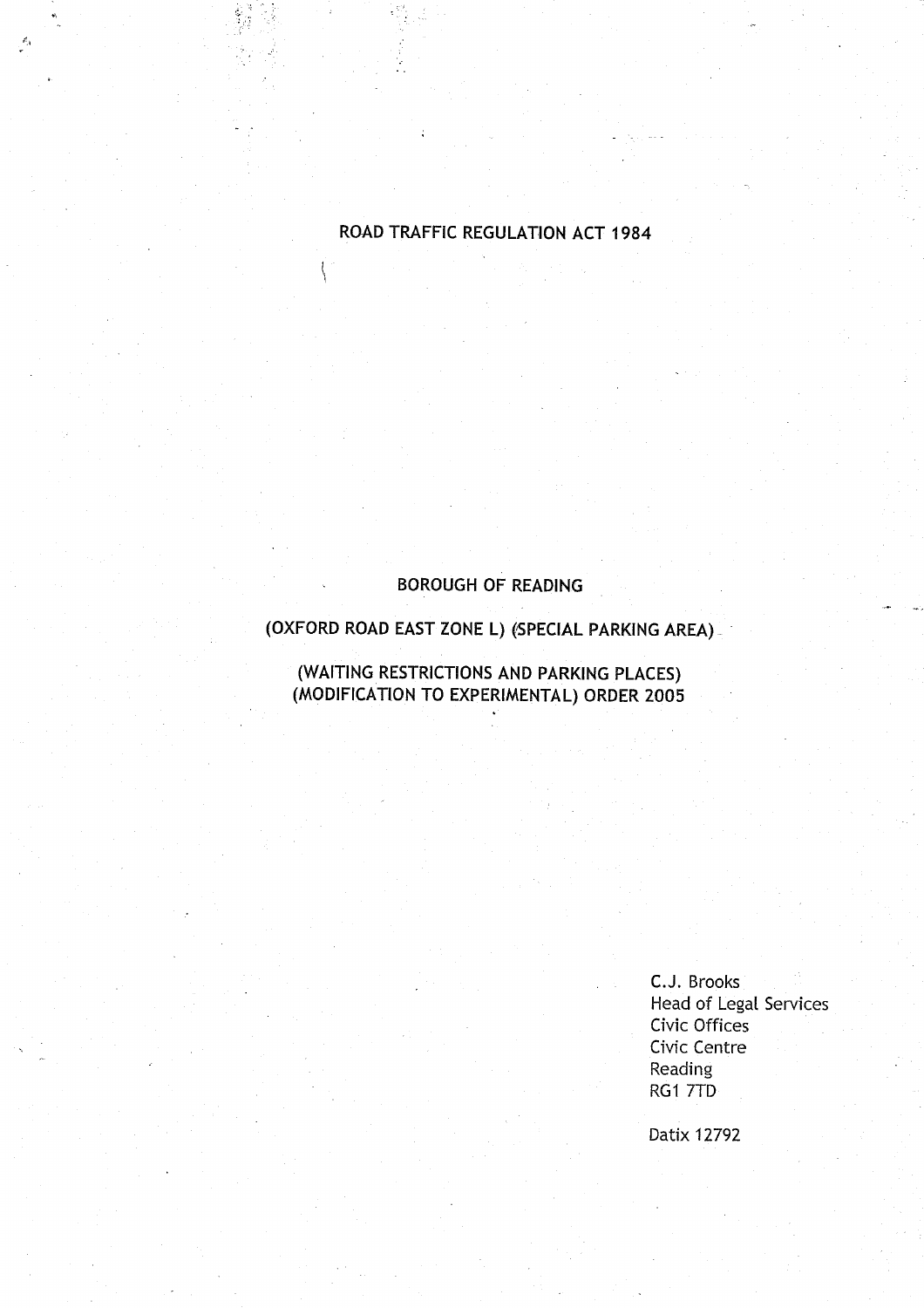### THE BOROUGH OF READING

# (OXFORD ROAD EAST ZONE L) (SPECIAL PARKING AREA)

# ,,,..(WAITING RESTRICTIONS AND PARKING'PLACES) (MODIFICATION TO' EXPERIMENTAL) ORDER2005'

The Reading Borough Council (hereinafter referred to as "the Council") in exercise of the powers conferred by Section 10(2) to the Road Traffic Regulation Act 1984 ("the Act of 1984"), as amended and of all other powers thereunto enabling and after consultation with the Chief Officer of Police in accordance with Part III of Schedule 9 to the Act of 1984 and the Road Traffic Act 1991, hereby make the following Order:-

- <sup>1</sup> . This Order may be cited as The Borough of Reading (Oxford Road East Zone L) (Special Parking Area) (Waiting Restrictions and Parking Places) (Modification to Experimental) Order 2005 and shall come into operation on the  $8<sup>th</sup>$  February 2005
- 2. The Borough of Reading (Oxford Road East Zone L)(Special Parking Area)(Waiting Restrictions and Parking Places) (Experimental)(No. 2) Order 2004 shall be modified as follows:
	- (i) Article 8 (c ) shall include the number of Schedule 44 .
	- (ii) The following items shall replace item 33 in Schedule 4:
		- (33) Wantage Road, South-East Side From its junction with Waverley Road to a point 46 metres north-east of that junction.
		- (33A) Wantage Road, South-East Side From a point 74 metres north-east of its junction with Waverley Road to a point 36 metres north of its junction with Norfolk Road. "
	- (iii) The following item shall be added to Schedule 4:

re

**rr**

- (18A) Kensington Road, West Side From a point 58 metres north of its junction with Prince of Wales Avenue to a point 63 metres north of that junction.
- $(iv)$  Item 48 in Schedule 22 shall be modified to read:
	- (48) Cranbury Road, West Side From a point 146 metres south of its junction with Prince of Wales Avenue to a point 171 metres south of that junction.
- $(v)$  Item 52 in Schedule 25 shall be modified to read:
- (52) Kensington Road, West Side From a point 13 metres north of its junction with Prince of Wales Avenue From a point 140 metres south of its junction with Frince of wates<br>Avenue to a point 171 metres south of that junction.<br>Schedule 25 shall be modified to read:<br>Kensington Road, West Side<br>From a point 13 metres north of its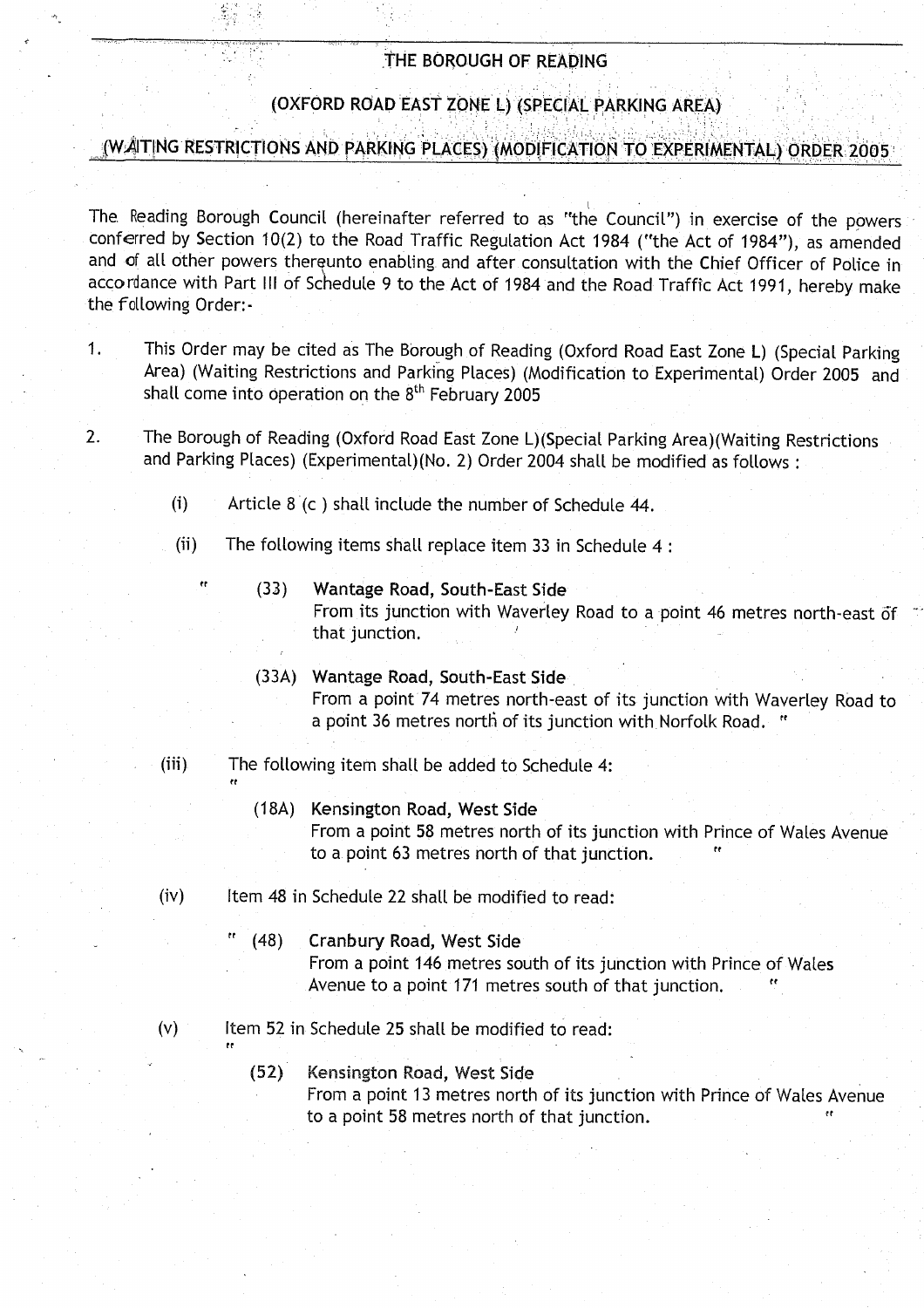(vi) Schedule 49 shall be deleted and replaced by the following new Schedule:

### **SCHEDULE 44**

# **Shared Use**

#### **(A) Permit Holders** Only (Monday to Sunday, 24 Hours) **OR**

**(B) 2 Hours Limited** Waiting, **No Return within 2 Hours** , Monday to Sunday **8 .OOam to 8 .00pm**

### **<sup>55</sup> . Albany Road**, **West Side**

From a point 14 metres north of its junction with Prince of Wales Avenue to a point 125 metres horth of that junction.

#### **56. Albany Road**, **East Side**

From a point 14 metres south of its junction with Oxford Road to a point 13 metres north of its junction with Prince of Wales Avenue .

#### **57. Belmont Road**, **West Side**

From a point 12 metres south of its junction with Prince of Wales Avenue to a point 18 metres south of that junction.

#### **<sup>58</sup> . Belmont Road**, **West Side**

From a point 23 metres south of its junction with Prince of Wales Avenue to a point 15 metres north of its junction with Gloucester Road.

### **59. Belmont Road**, **West Side**

From a point 13 metres north of its junction with Prince of Wales Avenue to a point 155 metres north of that junction.

#### **60. Belmont Road, East Side**

From a point 14 metres south of its junction with Oxford Road to a point 14 metres north of its junction with Prince of Wales Avenue .

### **<sup>61</sup> . Belmont Road**, **East Side**

From a point 12 metres south of its junction with Prince of Wales Avenue to a point 10 metres north of its junction with Gloucester Road.

#### **62. Connaught Close, South Side**

From a point 7 metres west of its junction with Connaught Road to a point 32 metres west of that junction.

### <sup>63</sup> . Cranbury **Road**, **West Side**

From a point 75 metres south of its junction with Oxford Road to a point 154 metres south of that junction.

#### <sup>64</sup> . Cranbury **Road**, **West Side**

From a point 12 metres north of its junction with Prince of Wales Avenue to a point 32 metres north of that junction.

#### <sup>65</sup> . Cranbury **Road**, West Side

From a point 13 metres south of its junction with Prince of Wales Avenue to a point 27 metres south of that junction.

### <sup>66</sup> . Cranbury **Road**, West Side

From a point 35 metres south of its junction with Prince of Wales Avenue to a point 67 metres south of that junction.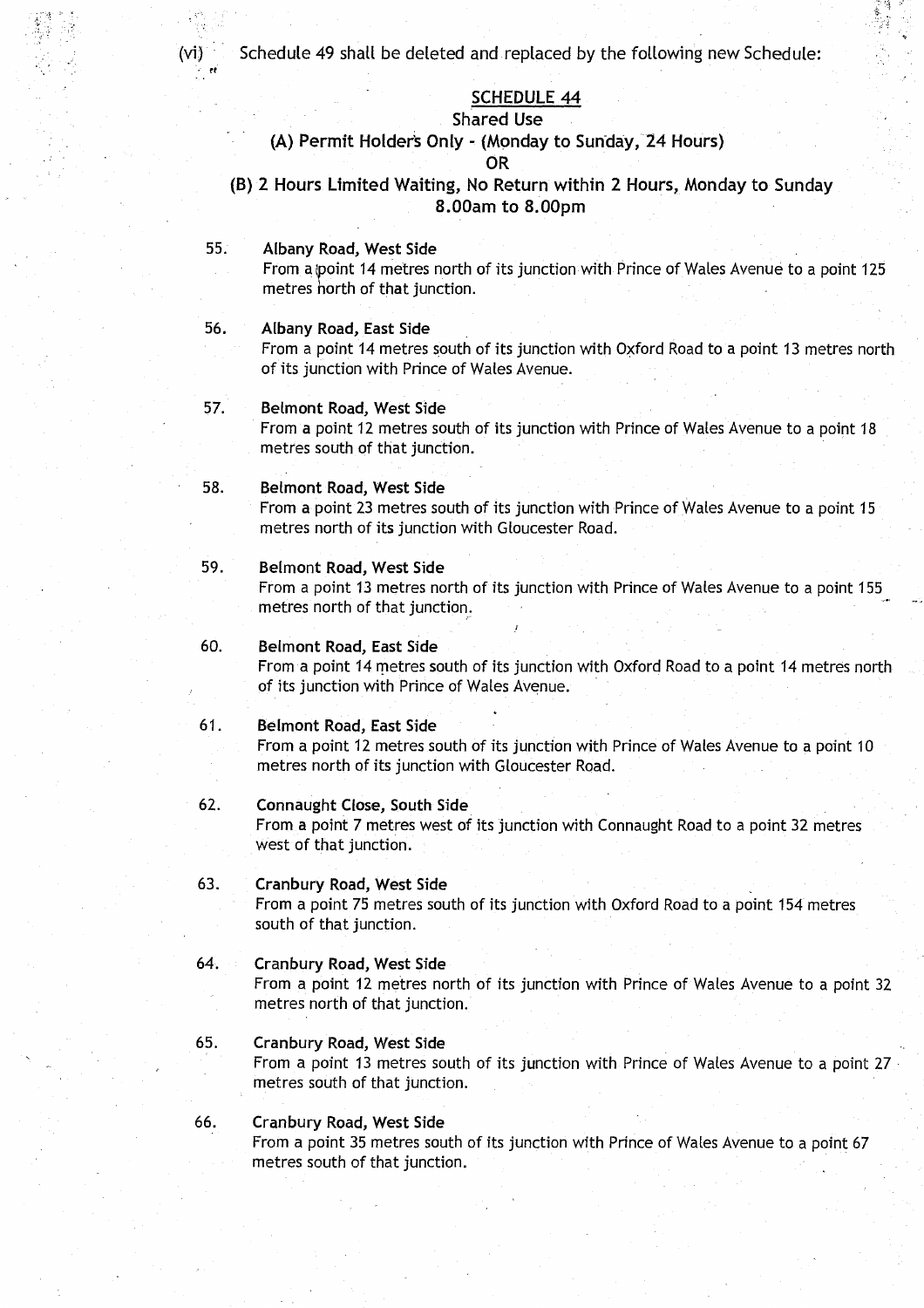#### 67: -`Cranbury **Road**, West Side

From a point 77 metres south of its junction with Prince of Wales Avenue to a point 136 metres south of that junction.

### 68. Cranbury Road, West Side

From a point 171 metres south of its junction with Prince of Wales Avenue to a point 33 metres north of its junction with Gloucester Road .

### 69. Cranbury Road, East Side

From a point 8 metres north of its junction with Gloucester Road to a point 18 metres north of that junction.

#### 1 **70 . Edinburgh Road**, **East Side**

From a point 30 metres south of its junction with Oxford Road to a point 97 metres south of that junction.

#### <sup>71</sup> . Edinburgh **Road**, **East Side**

From a point 104 metres south of its junction with Oxford Road to a point 120 metres . south of that junction.

### 72. Elm Park Road, East Side

From a point 13 metres north of its junction with Prince of Wales Avenue to a point 71 metres north of that junction.

### <sup>73</sup> . Elm Park **Road**, **East Side**

From a point 79 metres north of its junction with Prince of Wales Avenue to a point 134 metres north of that junction.

### 74. Elm Park **Road**, West Side

From a point 27 metres south of its junction with Prince of Wales Avenue to a point 13 metres north of its junction with Gloucester Road.

### **75. Gloucester Road** , North Side

From a point 8 metres east of its junction with Kensington Road to a point 10 metres west of its junction with Cranbury Road.

### <sup>76</sup> . Gloucester **Road**, **North Side**

From a point 11 metres east of its junction with Cranbury Road to a point 12 metres west of its junction with Belmont Road.

### 77. Gloucester **Road**, **North Side**

From a point 10 metres east of its junction with Belmont Road to a point 9 metres west of its junction with Elm Park Road .

### 78. Gloucester Court, North Side

From a point 8 metres east of its junction with Elm Park Road to a point 28 metres east of that junction.

### 79. Western Elms Avenue, West Side

From a point 167 metres south of its junction with Oxford Road to a point 312 metres south of that junction.

### 80. Kensington Road, West Side From a point 15 metres north of its junction with Norfolk Road to a point 51 metres north of that junction.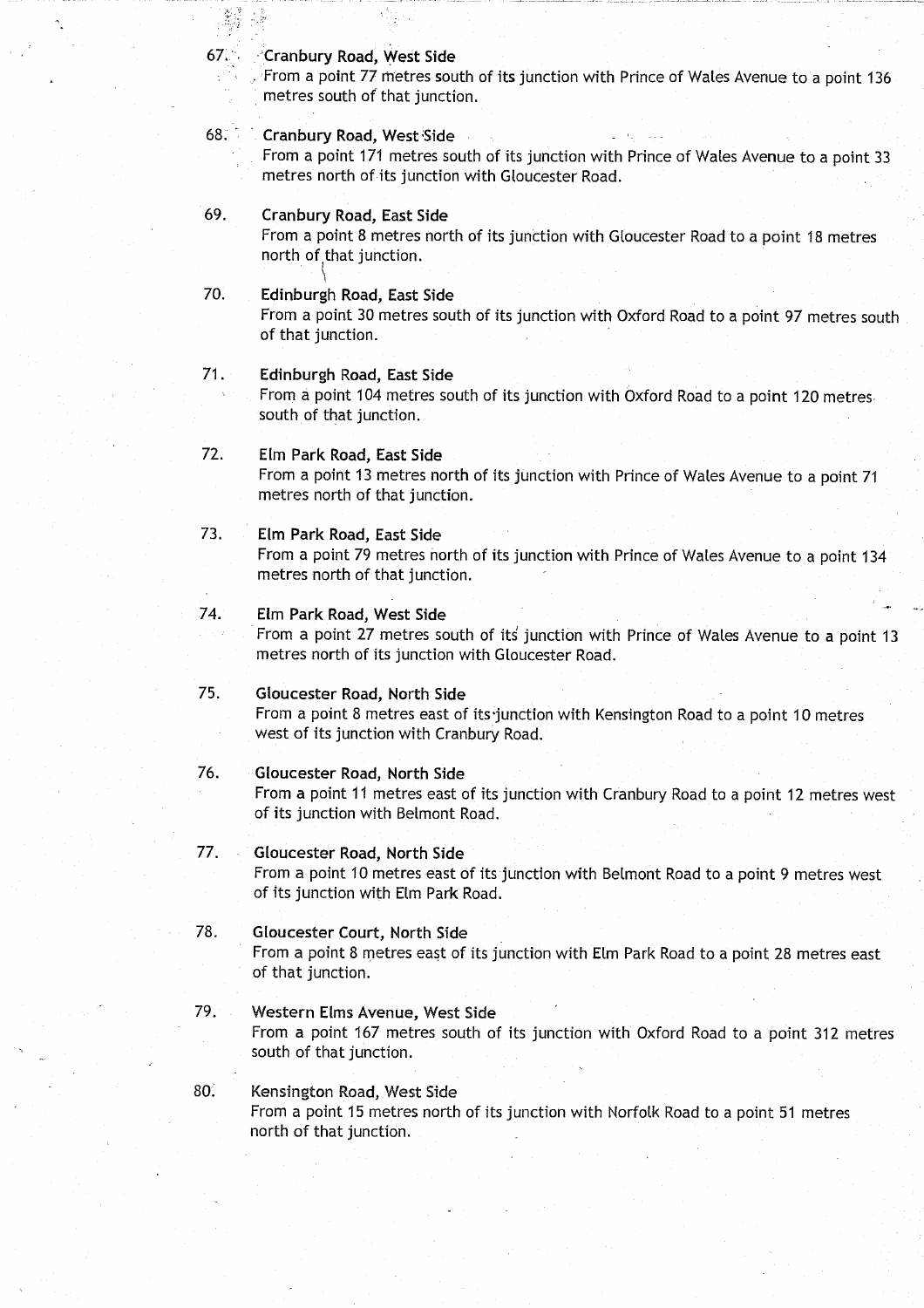#### **<sup>81</sup> . Kensington Road**, **West Side**

From a point 63 metres north of its junction with Prince of Wales Avenue to a point 15 metres south of its junction with Wilton Road .

### **82. Kensington Road**, **West Side**

From a point 6 metres north of its junction with Wilton Road to a point 45 metres north of that junction.

### **<sup>83</sup> . Kensington Road, East Side**

From'a point 30 metres north of its junction with Gloucester Road to a point 60 metres north of that junction.

#### **84. Kensington Road**, **East Side**

From a point 63 metres south of its junction with Prince of Wales Avenue to a point 83 metres south of that junction.

#### **85 . Kensington Road**, **East Side**

From a point 12 metres south of its junction with Prince of Wales Avenue to a point 55 metres south of that junction.

# 86. Kensington Road, East Side

From a point 89 metres north of its junction with Gloucester Road to a point 106 metres north of that junction.

#### **87. Elm Lodge** Avenue, **East Side**

From a point 10 metres north of its junction with Richmond Road to a point 22 metres north of that junction .

#### **88. Elm Lodge Avenue**, **East Side**

From a point 27 metres north of its junction with Richmond Road to a point 3 metres south of the north end.

# <sup>89</sup> . Kent **Road**, **North Side**

From a point 8 metres west of its .junction with Kensington Road to a point 18 metres west of that junction.

#### **90. Kent Road**, **South Side**

From the west end, to a point 10 metres west of its junction with Kensington Road .

#### **<sup>91</sup> . Norfolk Road**, **South Side**

From a point 149 metres east of its junction with Wantage Road to a point 7 metres west of its junction with Suffolk Road.

#### 92. Norfolk **Road**, **South Side**

From a point 9 metres east of its junction with Suffolk Road to a point 9 metres west of its junction with Rutland Road.

#### <sup>93</sup> . Norfolk **Road**, **South Side**

From a point 9 metres east of its junction with Rutland Road to a point 49 metres east of that junction.

#### 94. Norfolk **Road, South Side**

From a point 55 metres east of its junction with Rutland Road to a point 68 metres east of that junction.

#### 95. Wantage Road, South East Side

From a point 46 metres north east of its junction with Waverley Road to a point 74 metres north east of that junction.